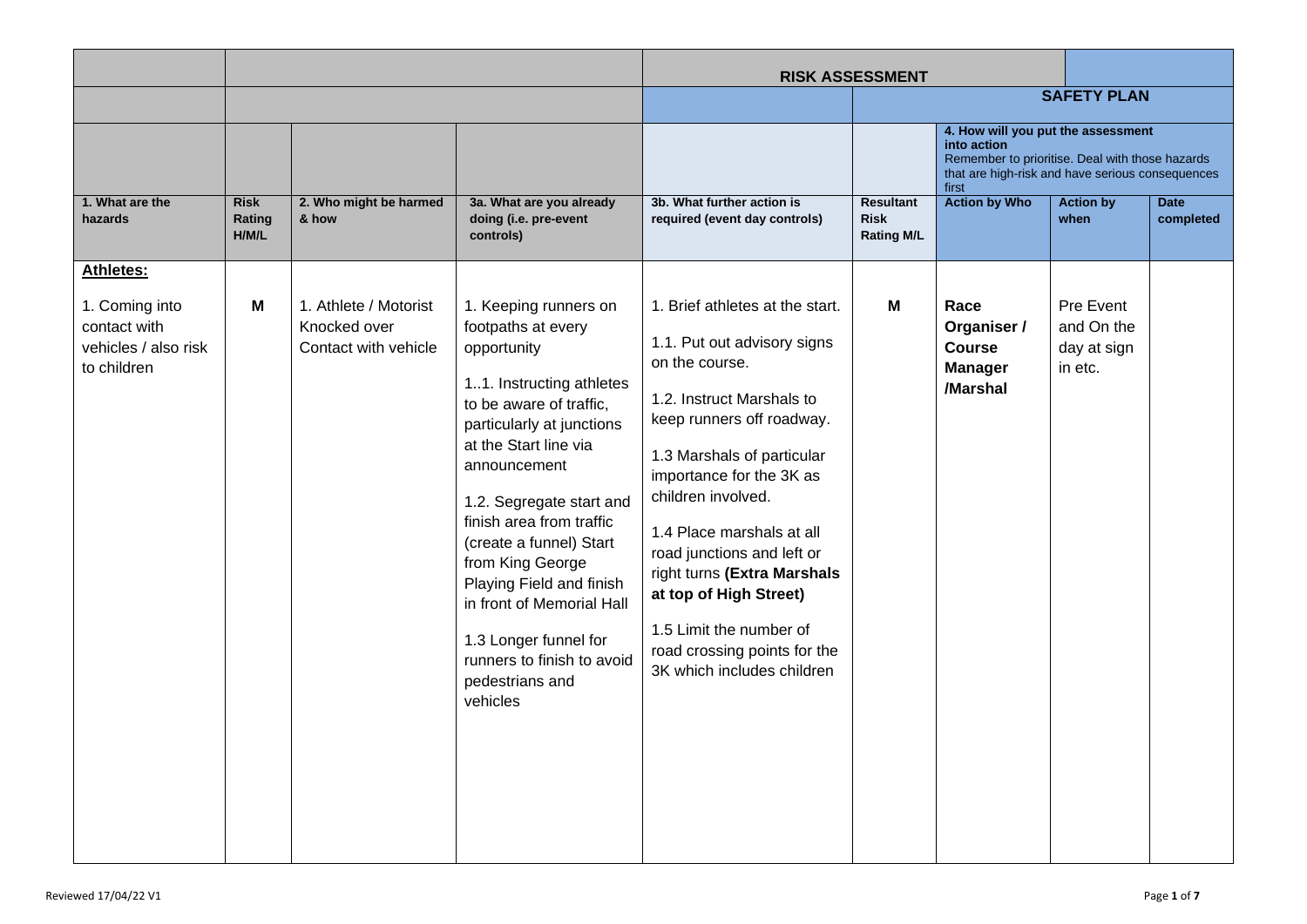| 2. Street Furniture<br>and Road Calming                                                 | L | 2. Trips and Falls,<br>cuts and bruising                                                                                                                                                                                                                                                                                                  | 2. Bring to athletes<br>attention in pre-race<br>material                                                                                                              | 2. Signing areas and<br>obstacles and using<br>Marshals - carpeting the<br>day before high risk posts<br>and fences<br>a) Kissing gate at<br>Hempstead Road to be<br>removed - Has been<br>permanently removed since<br>2017 race                                                                   | M | Race<br>Organiser /<br><b>Course</b><br><b>Manager</b><br>/Marshal  | Pre Event<br>and On the<br>day<br>Wrap<br>Carpeting<br>around<br>sharp posts |  |
|-----------------------------------------------------------------------------------------|---|-------------------------------------------------------------------------------------------------------------------------------------------------------------------------------------------------------------------------------------------------------------------------------------------------------------------------------------------|------------------------------------------------------------------------------------------------------------------------------------------------------------------------|-----------------------------------------------------------------------------------------------------------------------------------------------------------------------------------------------------------------------------------------------------------------------------------------------------|---|---------------------------------------------------------------------|------------------------------------------------------------------------------|--|
| 3. Use of iPods etc.                                                                    | M | 3. Athlete unaware of<br>marshals instructions<br>/ road traffic                                                                                                                                                                                                                                                                          | 3. Athletes told not to<br>wear any form of<br>headphones                                                                                                              | 3. Athletes told not to wear<br>any form of headphones<br><b>NOTICES in RACE HQ,</b><br>entry form and pre race<br>announcement.                                                                                                                                                                    | L | Race<br>Organiser /<br><b>Course</b><br><b>Manager</b><br>/Marshal  | Pre Event<br>and on the<br>day                                               |  |
| 4. Marshal<br>positions and<br>instructions                                             | M | 4. Ensure route is<br>well marshalled,<br>having identified<br>marshalling points<br>whilst measuring<br>course.                                                                                                                                                                                                                          | 4. Advise entrants to<br>listen and obey<br>instructions from<br>marshals                                                                                              | 4. In pre-brief advise<br>entrants to listen and obey<br>instructions from marshals<br>4.1 Invite runners to thank<br>marshals (to raise their<br>awareness of the marshals<br>and where they are)                                                                                                  | L | Race<br>Organiser /<br>Course<br>Manager /<br><b>Marshal</b>        | Pre Event<br>and on the<br>day                                               |  |
| <b>Event venue</b><br>5. Ease of access<br>and egress for<br>pedestrians and<br>runners | M | 5. The start and<br>finish area is near a<br>primary school<br>(which will be closed)<br>with one entrance.<br>This will be used for<br>parking - restricted<br>to race organisers<br>and volunteers<br>5.1. Access to<br>Church Street may<br>be an issue at race<br>time. Coordinate with<br>residents and post a<br>Marshal either end | 5. Advise entrants there<br>is no car parking on site,<br>but free parking within<br>walking distance on<br>Bovingdon Green or on<br>street parking in the<br>village. | 5. Advise entrants there is<br>no car parking on site, but<br>free parking within walking<br>distance.<br>5.1. Ensure there is<br>signage and marshals on<br>site to advise visitors.<br>5.2 First aid vehicles to<br>be sited in parking bays<br>in front of Bowls Club (if<br>access is required) | L | Race<br>Organiser /<br><b>Course</b><br>Manager /<br><b>Marshal</b> | Pre Event<br>and on the<br>day                                               |  |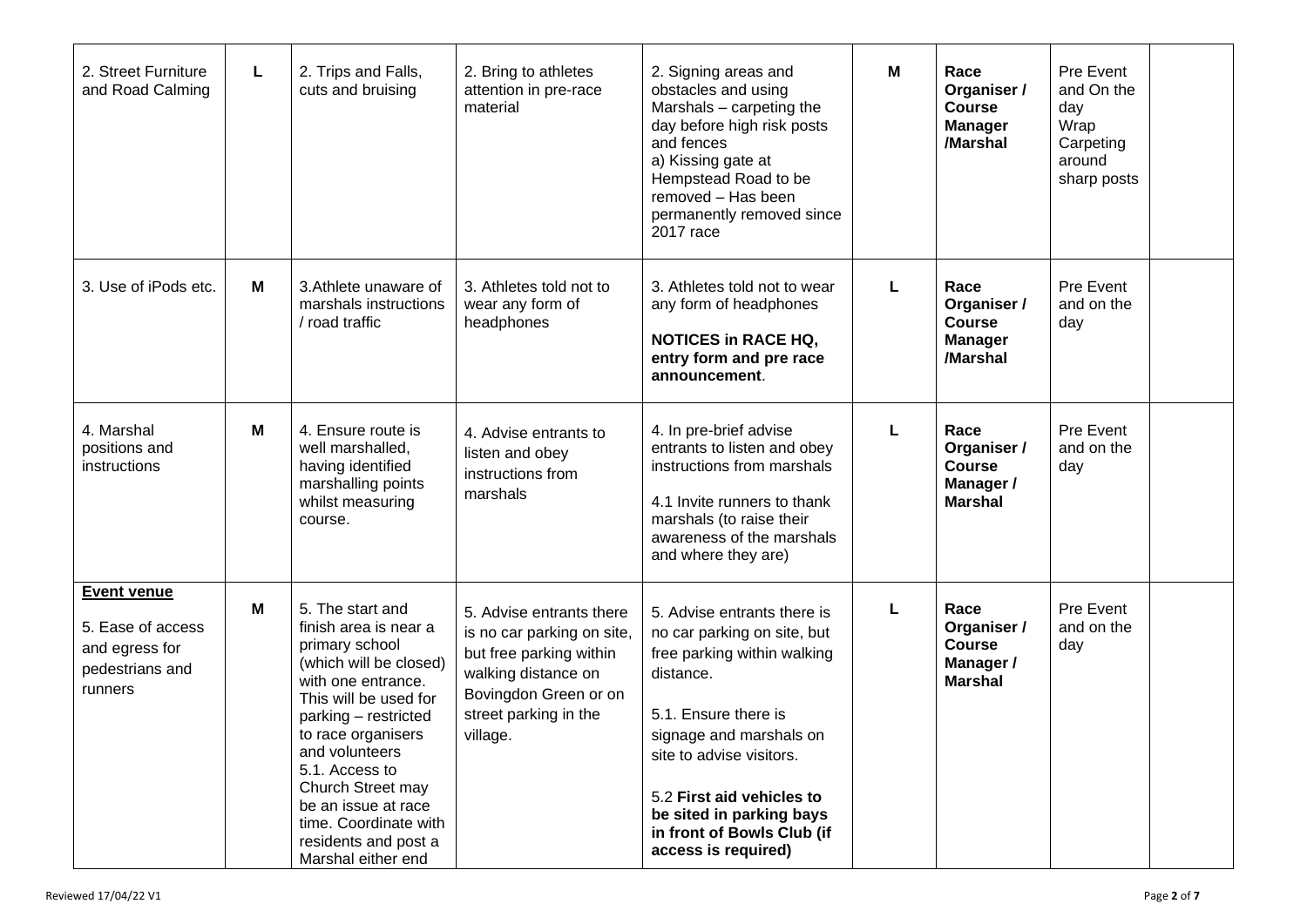| 6. Ease of access<br>and egress for<br>emergency<br>vehicles /<br>notification to<br>emergency<br>services | M | 6. There needs to be<br>in place a plan for<br>access prior to the<br>race. | 6. Ensure emergency<br>services and Watford<br><b>General Hospital</b><br>Accident and<br>Emergency (seven miles<br>away) are aware there is<br>an event taking place (if<br>required).                                                                                                                                                                                      | 6 St John Ambulance will<br>be on site to provide<br>medical cover.<br><b>St John Ambulance</b><br>inside the Memorial Hall<br>in Kitchen area.<br><b>Emergency vehicles in</b><br>parking area in front of<br>the Bowls Club ready for<br>deployment                                                                     | L | Race<br>Organiser /<br><b>Course</b><br>Manager /<br>Marshal /<br>St John<br><b>Ambulance</b> | Pre Event<br>and on the<br>day |  |
|------------------------------------------------------------------------------------------------------------|---|-----------------------------------------------------------------------------|------------------------------------------------------------------------------------------------------------------------------------------------------------------------------------------------------------------------------------------------------------------------------------------------------------------------------------------------------------------------------|---------------------------------------------------------------------------------------------------------------------------------------------------------------------------------------------------------------------------------------------------------------------------------------------------------------------------|---|-----------------------------------------------------------------------------------------------|--------------------------------|--|
| Other road users<br>7. Pedestrians/<br>cyclists                                                            | M | 7 Pedestrians/<br>cyclists                                                  | 7. There will be signage<br>Pre Event and on the<br>day to ensure<br>pedestrians and cyclists<br>are aware of the race.<br>7.1. The route is<br>deliberately sited<br>primarily on country and<br>minor roads where<br>pedestrian footfall and<br>cycling traffic is light.<br>With the exception of<br>Hempstead Road where<br>there will be ample<br>Marshals and signage. | 7. There will be signage Pre<br>Event and on the day to<br>ensure pedestrians are<br>aware of the race.<br>7.1. The route is<br>deliberately sited primarily<br>on country and minor roads<br>where pedestrian footfall is<br>light.<br>7.2. The High Street and<br>Hempstead Road areas will<br>be marshalled.           | L | Race<br>Organiser /<br><b>Course</b><br>Manager /<br>Marshal /<br>St John<br>Ambulance        | Pre Event<br>and on the<br>day |  |
| 8. Crossing points                                                                                         | M | 8. Pedestrians and<br>motorists                                             | 8. There will be signage<br>Pre Event and on the<br>day to ensure<br>pedestrians and<br>motorists are aware of<br>the race.<br>8.1. The route is<br>predominantly sited<br>primarily on country and<br>minor roads where<br>pedestrian footfall and<br>motor traffic is light.                                                                                               | 8. There will be signage Pre<br>Event and on the day to<br>ensure pedestrians and<br>motorists are aware of the<br>race.<br>8.1. The route is sited<br>primarily on country and<br>minor roads where<br>pedestrian footfall and<br>motor traffic is light.<br>8.2. The crossing points will<br>be marshalled with signage | L | Race<br>Organiser /<br><b>Course</b><br>Manager /<br>Marshal /<br>St John<br>Ambulance        | Pre Event<br>and on the<br>day |  |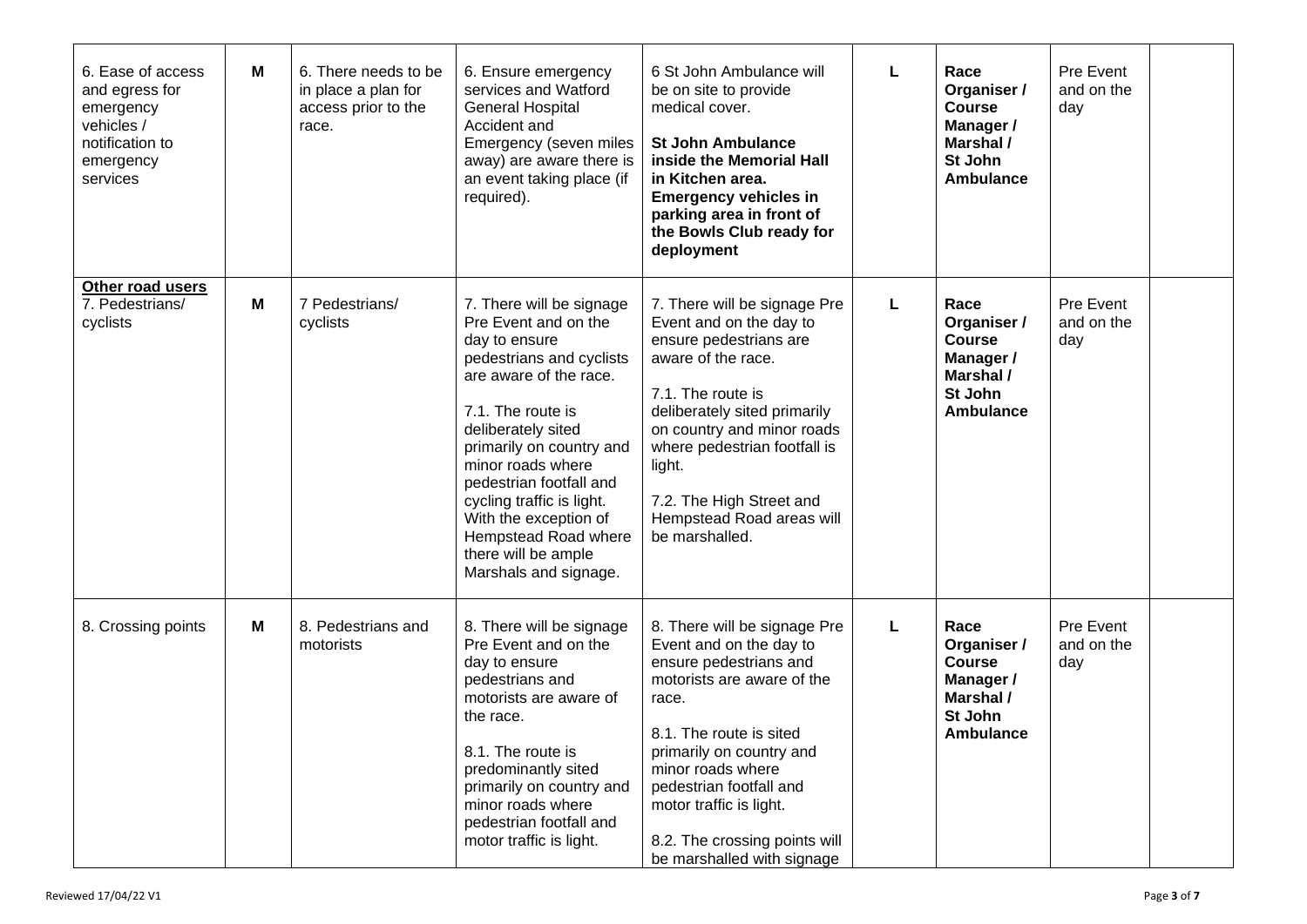| <b>Medical</b><br>9. Adequate<br>medical provisions   | M | 9, Runners,<br>marshals, officials<br>and others on route  | 9. St John Ambulance<br>booked.<br>9.1. Printed template on<br>reverse of race number<br>for athlete highlighting<br>existing medical<br>condition and/ or<br>medication taken | 9. St John Ambulance<br>booked. They will have a<br>treatment centre at the<br>start/finish with sufficient<br>trained staff and a vehicle<br>response team to deal with<br>any casualties on the<br>ground.<br>9.1 St John Ambulance will<br>be notified of any runners<br>with medical conditions or<br>who have taken medication<br>and will know to check the<br>reverse of the running<br>number.                                                                            | L | Race<br>Organiser /<br><b>Course</b><br>Manager /<br>Marshal /<br>St John<br><b>Ambulance</b>                                                               | Pre Event<br>and on the<br>day |  |
|-------------------------------------------------------|---|------------------------------------------------------------|--------------------------------------------------------------------------------------------------------------------------------------------------------------------------------|-----------------------------------------------------------------------------------------------------------------------------------------------------------------------------------------------------------------------------------------------------------------------------------------------------------------------------------------------------------------------------------------------------------------------------------------------------------------------------------|---|-------------------------------------------------------------------------------------------------------------------------------------------------------------|--------------------------------|--|
| Weather<br>10. Unseasonal<br>weather, i.e.very<br>hot | M | 10, Runners,<br>marshals, officials<br>and others on route | 10. Everyone involved<br>advised to bring water to<br>ensure they remain<br>hydrated.                                                                                          | 10. There will be a surplus<br>of bottled water available,<br>together with water on site<br>at the start and finish.<br>10.1. St John Ambulance<br>will have a treatment centre<br>and a mobile unit to treat<br>dehydration.<br>10.2 If necessary, an<br>additional water station will<br>be implemented on the<br>corner of Church Lane by<br>Zeeras.<br>10.3. The event is arranged<br>to finish in the morning,<br>rather than take place at<br>the hottest part of the day. | L | Race<br>Organiser /<br><b>Course</b><br>Manager /<br>Marshal /<br>St John<br>Ambulance<br><b>Printed</b><br>information<br>on reverse<br>of race<br>number. | Pre Event<br>and on the<br>day |  |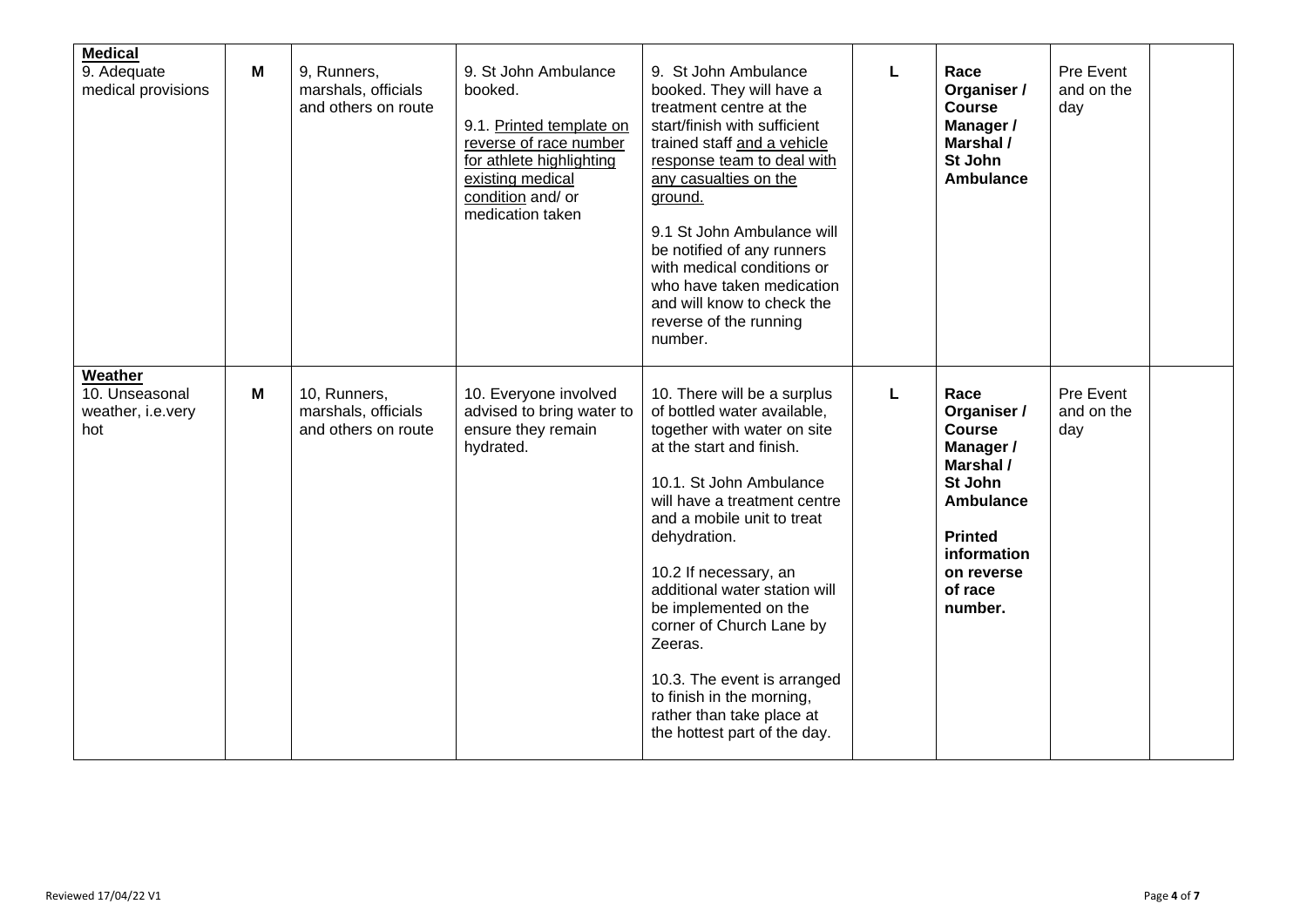| <b>Communications</b><br>11. Lack of contact<br>between race<br>officials | M | 11. Race Organiser/<br>Course Manager/<br><b>Marshals</b><br>St John Ambulance | 11. Mobile phone<br>numbers will be shared<br>before the race (there is<br>coverage on all parts of<br>the course except<br>Hogpits Bottom). Need a<br>communication device<br>that will work here.<br>11.1 There are also 6<br><b>Walkie Talkies for use</b><br>by Race Organisers and<br>the lead bike and trail<br>bike will have a Walkie<br>Talkie too, in addition to<br>the water station at<br>Hogpits Bottom. | 11. Mobile numbers shared.<br>11.1. Mobile St John<br>Ambulance                                                                                                                                                                                | L | Race<br>Organiser /<br><b>Course</b><br>Manager /<br>Marshal /<br>St John<br><b>Ambulance</b>                            | The<br>majority of<br>measures<br>will be<br>implemente<br>d on the<br>day. |  |
|---------------------------------------------------------------------------|---|--------------------------------------------------------------------------------|------------------------------------------------------------------------------------------------------------------------------------------------------------------------------------------------------------------------------------------------------------------------------------------------------------------------------------------------------------------------------------------------------------------------|------------------------------------------------------------------------------------------------------------------------------------------------------------------------------------------------------------------------------------------------|---|--------------------------------------------------------------------------------------------------------------------------|-----------------------------------------------------------------------------|--|
| 12. Emergency<br><b>Contact Details for</b><br>runners.                   | M | 12. Runners                                                                    | 12. Runners will be told<br>to put their emergency<br>contact details on the<br>reverse of their race<br>number.                                                                                                                                                                                                                                                                                                       | 12. Runners will be<br>reminded to put their<br>emergency contact details<br>on the reverse of their race<br>number.<br>12.1 Marshals and St John<br>Ambulance will<br>be on route with mobile<br>phones. Walkie talkies<br>where appropriate. | Г | Race<br>Organiser /<br><b>Course</b><br>Manager /<br>Marshal /<br>St John<br>Ambulance<br>/ Runners                      | Pre Event<br>and on the<br>day                                              |  |
| <b>Event</b><br>infrastructure<br>13. Toilets                             | M | 13, Runners,<br>marshals, officials,<br>spectators and any<br>others           | 13. The start and finish<br>are at the Memorial Hall<br>with facilities. Runners<br>will be advised that<br>these will be well-<br>signposted.                                                                                                                                                                                                                                                                         | 13. There will be signage<br>around the site for runners.<br>marshals, officials,<br>spectators and others                                                                                                                                     | L | <b>Officials at</b><br>start/finish<br><b>The MH</b><br>volunteers<br>will be on<br>site to deal<br>with any<br>problems | On the day                                                                  |  |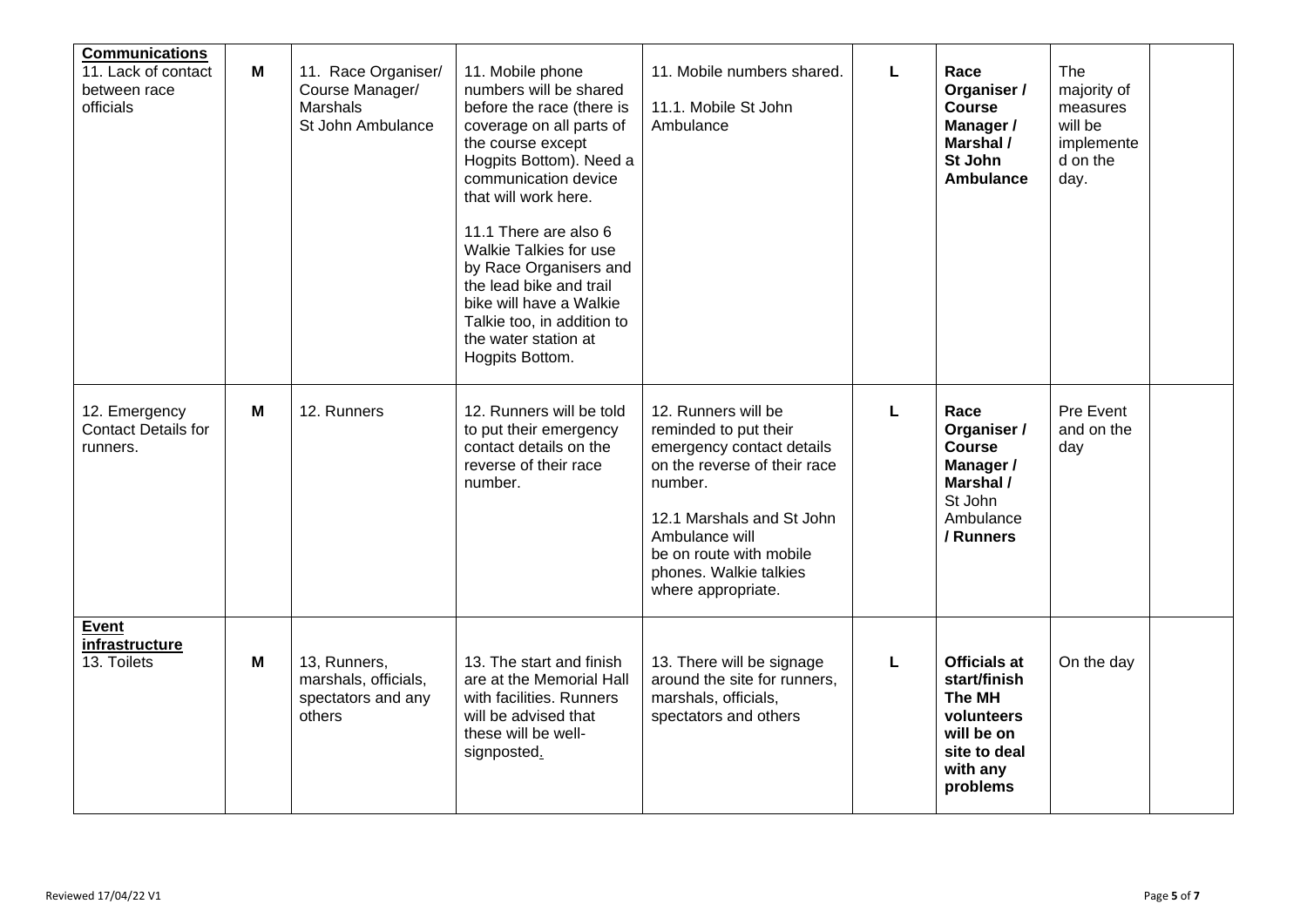| 14. Refreshments                    | M | 14. Runners,<br>marshals, officials,<br>spectators and any<br>others | 14. The start and finish<br>are at the Memorial Hall.<br>The refreshments<br>provided will comply<br>with the Food Hygiene<br>Laws and the Water<br>Supply (Water Fittings)<br>Regulations 1999.<br>Runners will be advised<br>that these will be well-<br>signposted.<br>14.1 Provision of water<br>for race finishers. | 14. There will be signage<br>around the site for runners,<br>marshals, officials,<br>spectators and others |   | <b>Officials at</b><br>start/finish | On the day<br>- order<br>prior to the<br>day |  |
|-------------------------------------|---|----------------------------------------------------------------------|--------------------------------------------------------------------------------------------------------------------------------------------------------------------------------------------------------------------------------------------------------------------------------------------------------------------------|------------------------------------------------------------------------------------------------------------|---|-------------------------------------|----------------------------------------------|--|
| 15. PA system                       | L | 15. Runners,<br>marshals, officials,<br>spectators and any<br>others | 15. Do we need one and<br>if so can we hire one.                                                                                                                                                                                                                                                                         | 15. There will be an MC on<br>the day.                                                                     | L | Race<br>organiser                   | On the day.                                  |  |
| Course set-up<br>16. Course signage | M | Volunteers putting up<br>signage and setting<br>up event             | Yellow high visibility<br>jackets to be worn.<br>Aware of H&S when<br>putting up items or lifting<br>Tools supplied for the<br>job                                                                                                                                                                                       |                                                                                                            |   | Race<br>organiser,<br>volunteers    | Race day -<br>$2, -1$ and<br>race day        |  |